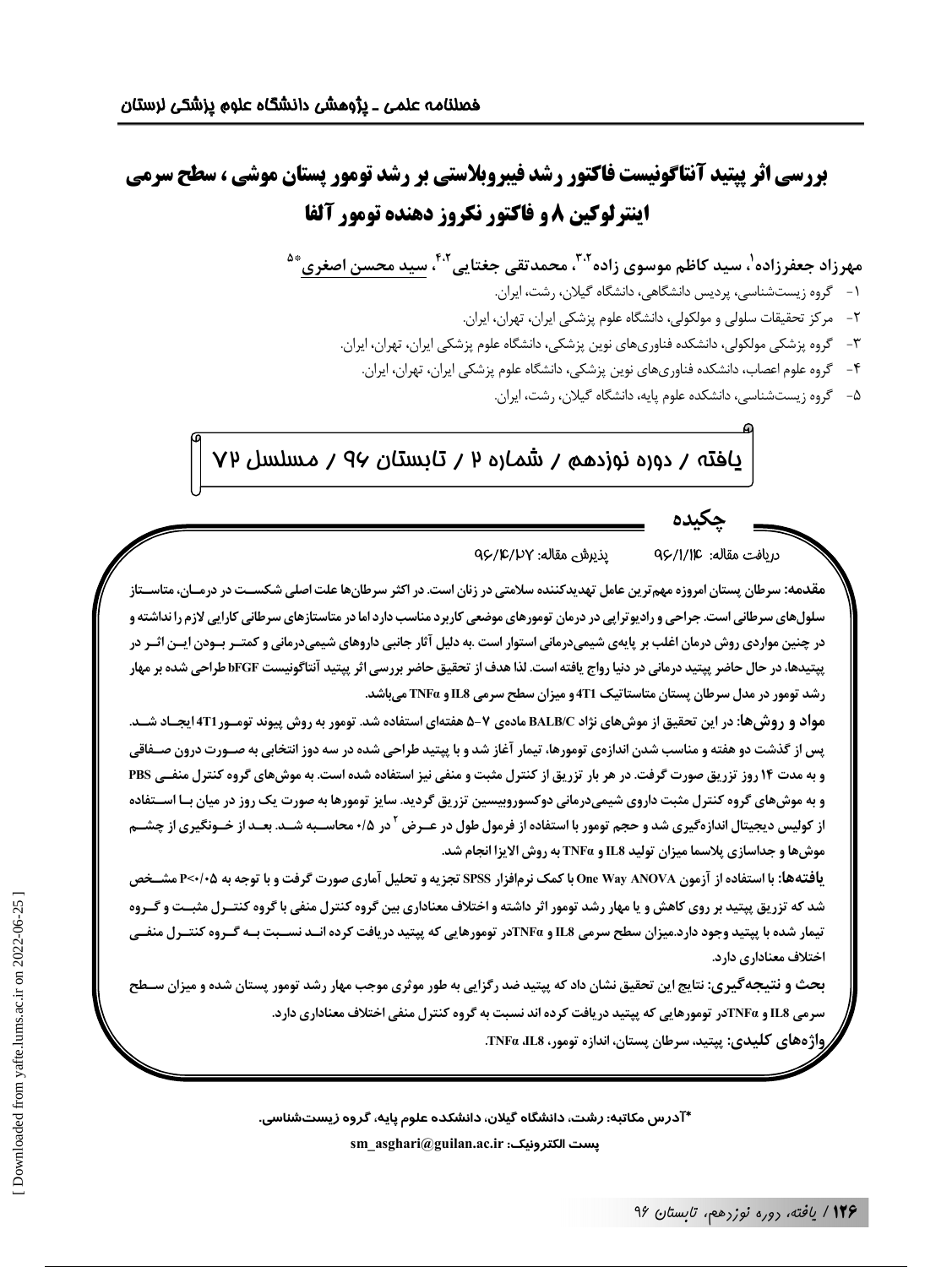#### مقدمه

سرطان یکے از مشـکلات اصـلی سـلامت در سراسـر جهان است و یکی از مهمترین علل مـرگ1میـر و بیمـاری در کودکــان و بزرگســالان اســت (۱). ســرطان پســتان شايعترين نـوع سـرطان و مهـمتـرين عامـل تهديدكننـده سلامتی در زنان است. سرطان پستان در کشورهای غربی حدود یکسوم از کل سرطانهای زنان را تشکیل میدهد. بر اساس آمارهای ایران در کشور مـا از هـر ١٠ تـا ١۵ زن احتمال ابتلا یک زن به سرطان پستان وجـود دارد و سـن بروز دستکم یک دهه پایینتر از زنـان کشـورهای دیگـر است (٢). آمارهـا سـرطان پسـتان را رده نخسـت مـوارد سرطان در زنان و دومین علت مرگ<code>ومیر مطـرح کـرده</code>انـد  $\mathcal{N}$ 

سرطان یک فرایند چنـد مرحلـهای اسـت کـه شـامل تغییرات برگشتناپذیر ژنتیکی در سلولهای بنیادی و پس از آن تکثیر کلونال سـلولهـای مـذکور و درنهایـت ایجـاد فنوتیپ مهاجم و متاستاز سرطان میباشد. پیشگیری و یا درمان سرطان باید در مراحـل مختلـف فراینـد مـذکور بـا استفاده از فنوتیسیههای مختلف صورت گیبرد (۴). درمانهای متداول امروزی شامل جراحی، شیمیدرمانی و رادیوتراپی است (۵). در اکثـر سـرطانهـا علـت اصـلی شکست در درمان، متاستاز سلولهای سرطانی است (۶). جراحی و رادیوتراپی در درمان تومورهای موضعی کـاربرد مناسب دارد اما در متاستازهای سرطانی کارایی لازم را نداشته و در چنین مواردی روش درمان اغلب بر پایهی شیمیدرمانی استوار است که البته کارایی ایـن روش هـم به دلیل آثار جانبی سمی کـه در دوزهـای بـالا دارد عمـلاً محدود مے باشـد (٧،٨). بـه دليـل آثـار جـانبي داروهـاي شیمی درمانی و کمتر بودن ایـن اثـر در پیتیـدها در حـال حاضر پیتید درمانی در دنیا رواج یافتـه اسـت (۹،۱۰). سايتوكاينها پروتئينها يا ليپىوپروتئينهـاى تنظيمـى بـا وزن مولکولی کوچک هستند که نقش مـؤثری در تنظـیم

عملکردهای ایمنی و التهابی بدن دارند (۱۱). این تـأثیرات می تواند از طریق تحریک، جلوگیری از فعالسازی و تکثیر يا تمـايز سـلولهـاي هـدف اعمـال شـود. انـواع مختلـف سایتوکاینها نقشهـای گونـاگونی را در شـروع یـا تکثیـر سرطان ایفا می کنند و می توانند از یک طرف زمینـه را برای بروز و حتی تکثیر و متاستاز سرطان فراهم کنند و از طرف دیگر از طریـق آثـار ضـدالتهابی و ضـد تومـوری از پیشرفت و توسعه سرطان جلوگیری کنند (١٢). تحقیقات نشـان داده اسـت كـه اينترلـوكين ٨ داراى اثـرات پـيش التهابی فراوانی است و به وسیله سلولهـای تومـور ترشـح میشود. بیان بیش از حد اینترلـوکین ۸ بـا افـزایش رشـد تومور و همچنین عود سرطان پستان همـراه اسـت. عـلاوه بـر ايـن رابطـه مسـتقيمي بـين سـطوح اينترلـوكين ٨ و آنژیوژنز، رشد و متاستاز تومور وجود دارد (۱۱). همچنـین التهاب مزمن در کارسینوژنز و سرطان نقش مؤثری دارد (۱۳). اکثر پژوهشها TNF-α را بـه عنـوان پـل ارتبـاطی بين سرطان و التهاب معرفي كردهاند (١۴،١۵).

### مواد و روش ها

#### طراحي ييتيد

پپتیدها مواد طبیعی هستند که دارای اثـرات زیسـتی بالا و سمیت کم بوده و امکان تهیهی آنها با قیمت مناسب وجود دارد (۱۶).

به دلیل محدودیتهایی نظیر هضـم آنزیمـی در بـدن، انعطاف پذیری بالا، انتقـال کـم از غشـاهای زیسـتی، عـدم عبور از سد خونی- مغزی، کاربرد دارویی پپتیدها مسـتلزم توجه بـه شـاخصهـاى متعـددى اسـت. اعمـال تغييـرات شیمیایی بر روی اسـیدهای آمینــه، اسـتفاده از اسـیدهای آمینهی غیرمعمـول، اسـتفاده از D- آمینواسـیدها، سـنتز معکوس یک پیتید، ایجاد پیوند شیمیایی بین زنجیرههای جـانبي و اسـتفاده از سـاختارهاي آلـي مشـابه بـه جـاي ساختارهای معمـول پیتیـدی، انجـام تغییـرات شـیمیایی مختلف بر روی پیتید و یا طراحی الگوهـای مشـابه پیونـد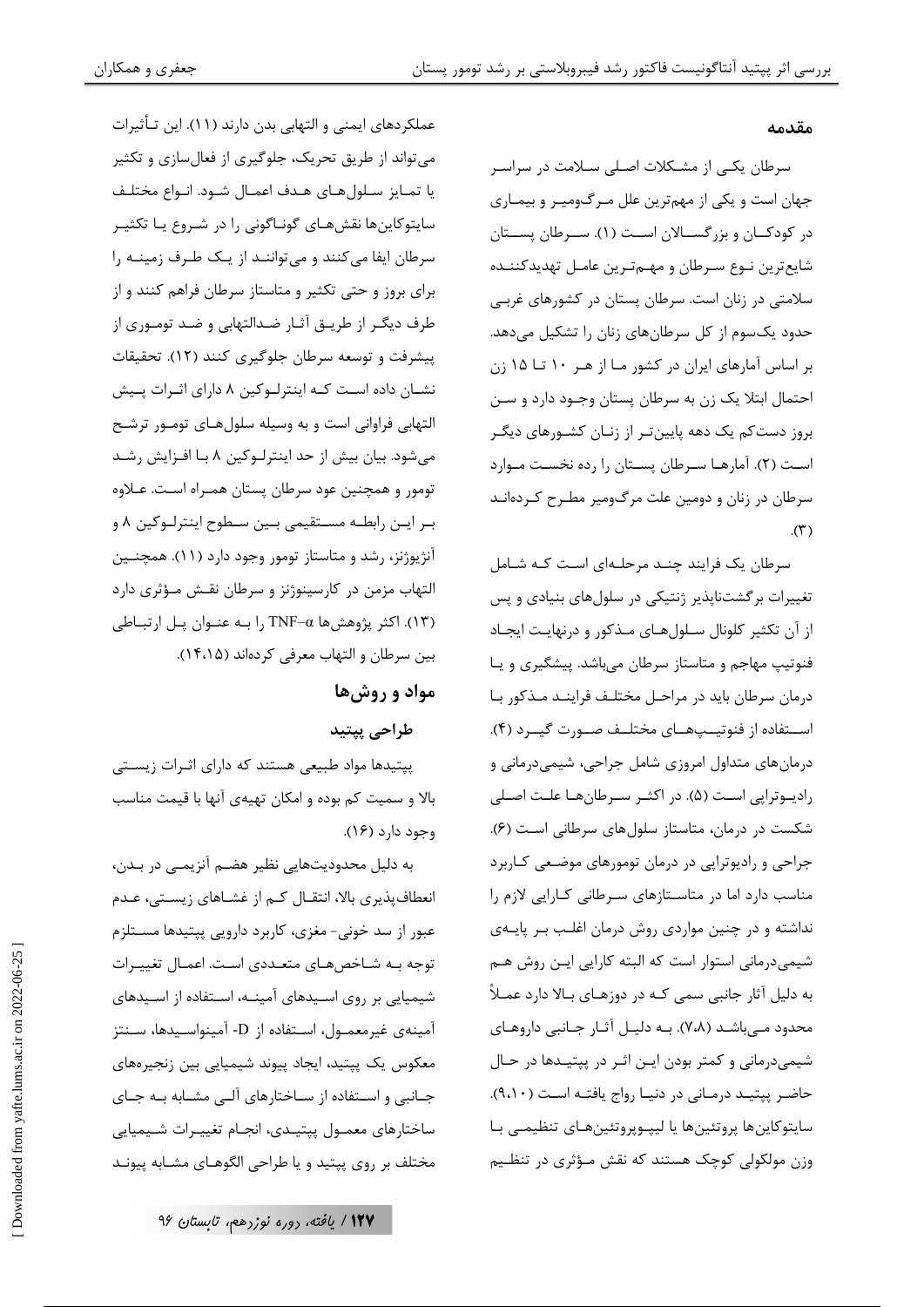پیتیدی و ساختارهای دوم، از جمله راهکارهایی است کـه بدون تأثير منفي بـر فعاليـت پپتيـدها نيمــه عمـر آنهــا را افزایش مے دھد.

در ایجاد محدودیتهای فضایی، برای کـاهش تحـرک پپتیدها میتوان از اسیدهای آمینهای استفاده کرد که محـدوديت سـاختاري موضـعي ايجـاد مـي كننــد. اعمــال تغییرات شـیمیایی نظیـر پیونـد دو اسـیدآمینهی مجـاور، پیوند بین اسیدآمینههای مختلف و ایجاد ترکیبات حلقوی جایگزین پیوند آمیدی از جمله راهکارهایی است که مـی-تواند انعطافپذیری پپتیدها را کاهش دهد.

خلوص یک پپتیـد دارویـی بـا اسـتفاده از روشهـای مختلـف آنـاليز آمينواسـيدي، كرومـاتوگرافي لايـه نـازك، کروماتوگرافی مایع با کارایی بالا، اسپکتروسـکویی جرمـی، نقشـهبـرداری پیتیـدی بـرای آنـالوگهـای بـالاتر از ۲۰ اسیدآمینه و درنهایت بررسے هـای چـرخش نـوری مـورد ارزیابی قرار می گیرد. به منظور تعیین اثرات بهینهی پیتید به عنوان دارو، موشها به صورت تصادفی بـه ۵ گـروه ۱۰ تایی تقسیم شد. سپس به ۳ گروه تیمـار، پپتیـد طراحـی شـده ی آنتاگونیسـت bFGF در سـه دوز متفـاوت (۵،۱۰ ،۲/۵ میلیگرم بر کیلوگرم)، به گروه کنتـرل منفـی PBS و بسه گسروه كنتسرل مثبست داروي شسيميدرمساني دوکسوروبیسین به مدت ۱۴ روز به صـورت درون صـفاقی تزريق شد.

مدلسازی سرطان پستان متاستاتیک در مــوش نژاد BALB/C

سلولهای توموری انسان اغلب بـه طـور ضـعیفی در موش متاستاز ایجاد می کند و اگر متاستاز ایجاد کند اغلب خصوصیات غیر منتظـره بـه وقـوع مـیپیونـدد. در مقابـل سلولهای توموری با منشاء موشی مؤثرتر متاستاز یافتـه و خصوصیاتی نظیر آنچه در بیماران سرطانی دیده مـیشـود تظاهر می یابد (١٧). این نوع تومور امکان آنـالیز تومـور در حیوان دارای سیستم ایمنی طبیعی را فـراهم مـی کنـد. از

آنجا که سیستم ایمنی نقش مهمـی در ایجـاد و پیشـرفت سرطان دارد (۱۸)، مدلهایی کـه بتـوان در مـوش بـرای ایمنی کامل به کار برد، برای ارزیابی داروها و پپتیدها ضروری است. ردهی سلولی موشی 4T1 یکی از چند رده-ی سلولی سرطان پستان است که توانایی متاستاز مؤثر بـه مناطقی که در سرطان پستان انسـانی آلـوده مـیشـوند را  $19.7 \cdot 0.6$ 

ردەي سلولى سرطان پستان 4T1 با منشاء موشى نژاد BALB/C از انستیتو پاستور ایـران خریـداری شـد. ایـن سلولها در محیط کشت DMEM high glucose حـاوی ۱۰ درصد سرم جنین گـاوی و ۵ درصـد اسـیدآمینههـای غیرضـــروری و آنتـــی بیوتیـــک&ـــای پنـــی ســـیلین و استرپتومایسین در انکوباتور ۳۷ درجـه حـاوی ۵ درصـد دی اکسیدکربن کشت داده شد. موش های BALB/C ۵ تا ۷ هفتـهای از انسـتیتو یاسـتور کـرج خریـداری شـد و در شیرایط دمیای ۲۴ درجیهی سیانتی گیراد و ۱۲ سیاعت روشنایی و ١٢ ساعت تاریکی و رطوبت مناسب با آب و غذای کافی نگهداری شد. برای القـای سـرطان پسـتان دو روش تزریق سلول 4T1 و پیوند بافت سرطانی بـه صـورت زير انجام شد.

در روش تزریق سلول سرطانی، محل تزریق در مـوش با پنبه و الکل ضد عفونی شد. در روز صفر سلول سـرطانی به تعداد °٬۱۰ به صورت زیر جلدی بـه تمـام مـوشهـا تزريق شد. محل تزريق مجـاور پـايينتـرين غـده پســتاني سمت راست در نظـر گرفتـه شـد. بعـد از مناسـب شـدن اندازهي تومور، از آنها جهت پيوند به ساير موشها با عمـر ۵ تا ۷ هفته استفاده گردید. در روش پیوند بافت سرطانی، بعد از اتانازی مـوش، قطعـات تومـور پسـتان بـه انـدازهی تقریبی ۳×۳×۳ میلی متر برداشته و از طریـق کاشـت زیـر جلدی در ناحیهی راست پشتی موشها ایمپلنت شد و محل پیوند با کلیپس مخصوص در روی پوست بسته شـد. زمانی که حجم تومور به ۰/۵ تا ۱ میلی متر مکعب رسید،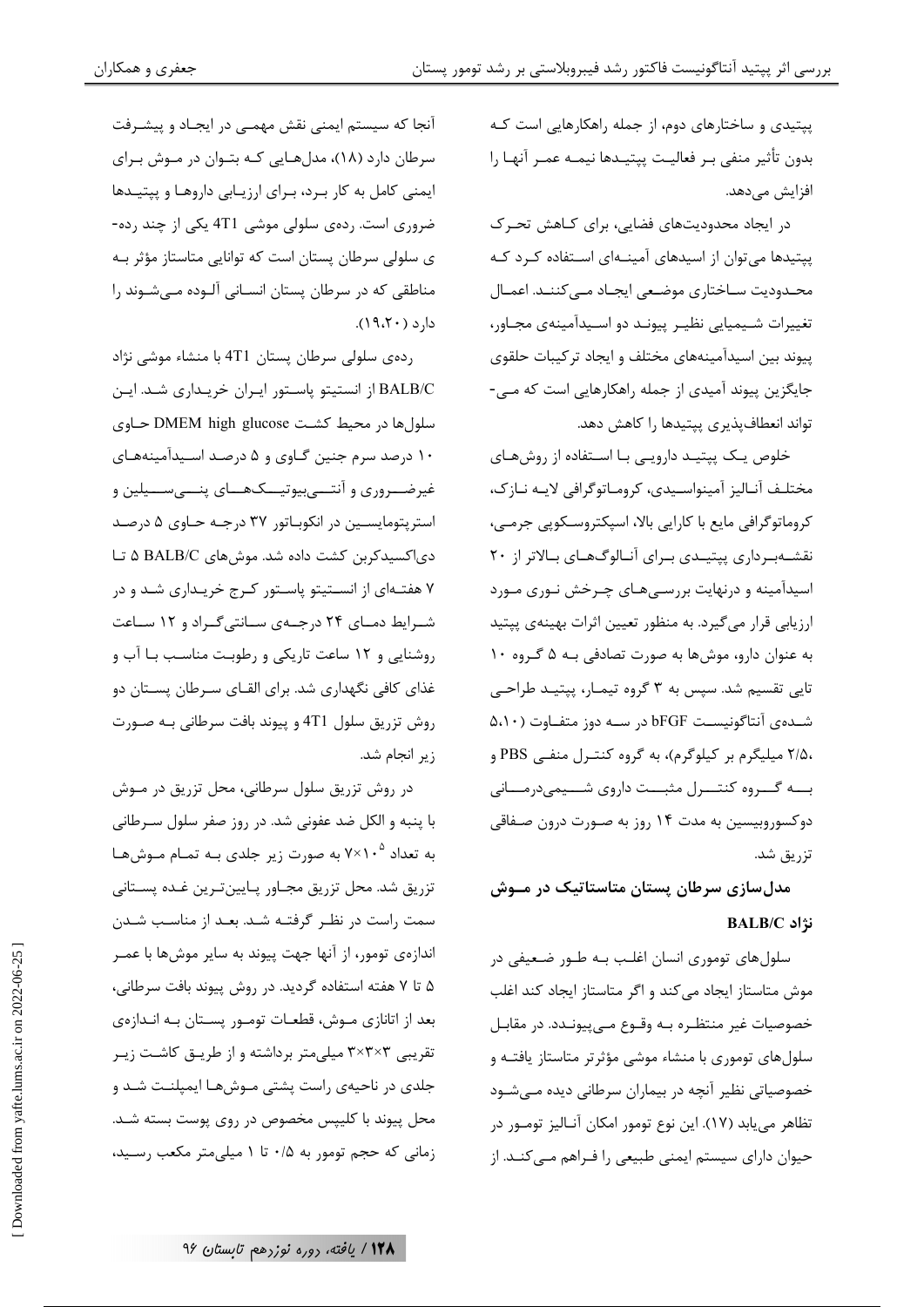یعنی تقریباً دو هفته بعد از پیوند تومـور، تیمـار بـا پیتیـد شروع شد.

 $IC_{50}$  تعيين

رده سلولی مورد نظر از بانک سـلولی انســتيتو پاســتور ایران به صورت ویال تهیه شد. سلولها در محـیط کشـت DMEM کشــت داده شــدند. آنتــیبیوتیــک بــه صــورت مخلـوطي از پنــيســيلين بــه مقــدار ۱۰۰ ميكروگــرم در میلیلیتر برای جلوگیری از رشد باکتریهای گرم مثبت و استرپتومایسین بـه مقـدار ۱۰۰ میکروگـرم در میلـیلیتـر برای رشد باکتریهای گرم منفی به محیط کشت افـزوده شد. درنهایت برای کشت سلولی، سـرم جنـین گـاوی بـه نسبت ١٠ درصد به محيط افزوده شـد و در انكوبـاتور ٣٧  $\rm C_{2}$  درجه سانتی گراد و ۵ درصد  $\rm CO_{2}$  کشت داده شد. از تست MTT جهت اندازهگیری توان حیاتی سلول و اثرات سـمی (سایتوتوکسیک) پپتید بر مهار رشد و تکثیـر رده سـلولی مورد نظر استفاده شد. برای ساخت محلول MTT از پودر این ماده به مقدار ۵ میلی گرم در یک سهیسی محیط RPMI1640 بدون FBS حل کرده و سلولهای تیمار شده با پیتید به مدت ٢۴ و ۴۸ ساعت در شرایط دمایی ٣٧ درجه سانتی گراد و دیاکسید کربن ۵٪ انکوبـه شـدند. در روز بعد مایع رویی دور ریخته شـد و تیمـار بـا دارو تكـرار گردید. سپس به آن ۱۰۰ میکرولیتر DMSO اضافه شـد و حدود ۱۰ دقیقه بعد OD ها توسط دستگاه الایزا ریـدر در طول موج ۵۷۰ نانومتر خوانده شـد و درصـد سـلولهـای زنده به ترتیب زیر محاسبه شد:

درصد فعاليت متابوليـك= (جـذب نــوري ســلولهــاي تیمار شده/جذب نوری سلولهای کنترل)×۱۰۰

در انتها IC50 با غلظتي از دارو كه جـذبي برابـر نصـف کنترل تولید می کند یا به بیانی دیگـر غلظتـی از دارو کـه ۵۰ درصد مهار در رشد سلول ایجاد میکند و طبق فرمول زیر محاسبه شد و دوز ۱۰ میلی گرم اکیلوگرم بـه عنـوان دوز مؤثر در نظر گرفته شد.

 $\times$ ( محمد مهباری $\cdot \cdot = \{-\}$  ( OD) نمونـه/OD کنتـرل )  $\{\cdot\cdot\cdot\}$ 

تیمار با پیتید

به موشهایی که تومور سرطان پستان در آنها ایجاد شده است و تقریباً حجم تومـور بـه ۰/۵ تــا ۱ میلــی متــر مکعب رسیده است یعنے حدود دو هفتـه بعـد از پیونـد تومــور، پپتيــد مهندســي شــده آنتاگونيســت bFGF در دوزهای ۱۰، ۵ و ۲/۵ میلی گرم بر کیلوگرم طی سـه دوره و هر بار به مدت ۱۴ روز تزریق شد.

#### اندازهگیری سایز تومور

جهت بررسی تغییرات در رونـد رشـد تومـور انـدازهی تومور به صورت یک روز در میـان تـا پایـان دورەی تیمـار تعيين شد. هر بار قبل از تزريق، طـول و عـرض تومـور بـا کولیس اندازهگیری و با فرمول طول×عـرض  $\sqrt{^\times}$ ۰ حجـم تومور محاسبه شـد. قبـل از خــارج كــردن تومــور از بــدن موشها از چشم موشها با استفاده از لوله مـويين خـون-گیری انجام شد و سرم آن برای انجام آزمایشات در فریـزر منفی ۸۰ درجه سانتی گراد نگهداری شد.

اندازه گیری اینترلوکین ۸ و فاکتور نکروز دهنده تومور

قبل از قربانی کردن موشها از چشم موشها خونگیری انجام شد و سرم نمونهها جدا شد. میزان تولیـد اینترلوکین ۸ بـا کیـت (Mouse Interleukin 8(IL-8 ELISA Kit و فاكتور نكروز دهنده تومور با كيت Mouse TNF-α ELISA Kit به روش الايزا انجام شد.

#### بافتهها

نتایج به دست آمـده در نمونـههـای مـورد مطالعـه بـا یکدیگر و با گروه کنترل مقایسه شد. اطلاعـات بـه دسـت آمده از انـدازهي تومورهـا بـا اسـتفاده از نـرمافـزار Excel جمع آوري شد و با نرمافزار آماري SPSS23 و آزمون One Way ANOVA مورد بررسبی قبرار گرفت و P<٠/٠۵ معنادار در نظر گرفته شد.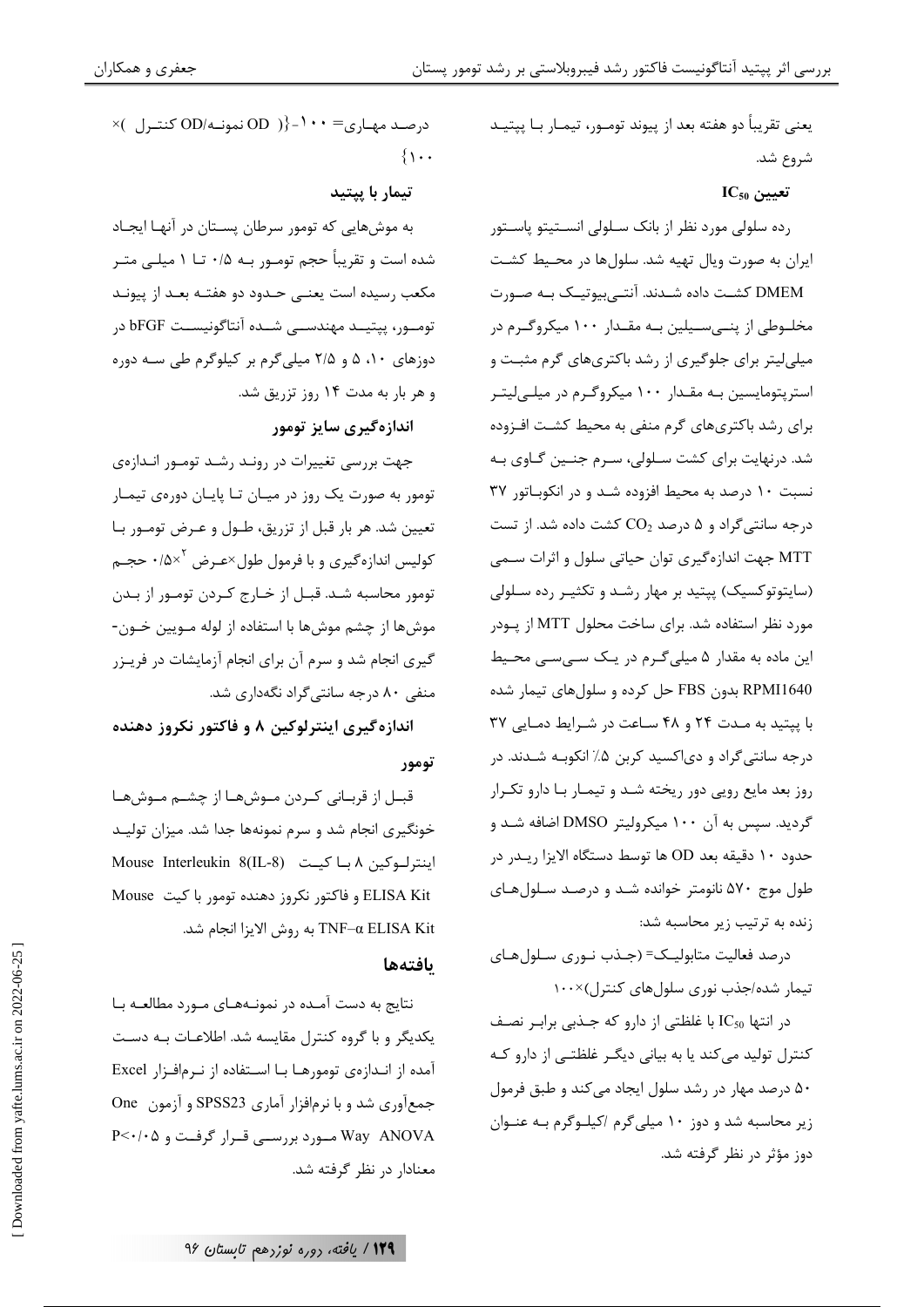#### اندازه تومور

نتایج به دست آمـده در نمونـههـای مـورد مطالعـه بـا یکدیگر و با گروه کنترل مقایسه شد. اطلاعـات بـه دسـت آمده از انـدازەی تومورهــا بــا اســتفاده از نــرمافــزار Excel جمع آوری شد و با نرمافزار آماری SPSS23 و آزمون One Way ANOVA مــورد بررســی قــرار گرفــت و P<٠/٠۵ معنادار در نظر گرفتـه شـد. در ايـن مطالعـه سـايز تومـور موش هایی که پیتید دریافت کردهاند یا کوچک شده است و يا مهار رشد اتفاق افتاده است .اين اختلاف در مقايسه با گروه کنترل مثبت و گروه کنترل منفیی معنـادار است.نمودار ۱ نشان میدهد که اندازه تومورها در تیمـار بـا ييتيد تغيير كرده است.

#### اندازهگیری سطح سرمی اینترلوکین ۸

نتايج اين پژوهش نشان داد كه تيمار با پيتيد موجب کــاهش میــزان ســطوح تومــوری اینترلــوکین ۸ کــه از فاکتورهای فعـال کننــده رگ;ایــی اسـت، مــیشــود. بــین تغییرات سطح سرمی اینترلوکین ۸ در دو گـروه کنتـرل و بیمار اختلاف معناداری وجود دارد. تغییرات سطح سـرمی اينترلـــــوكين ٨ در گـــــروه كنتـــــرل منفـــــى ۳۳/۲۰±۳/۷۴(پیکوگرم بر میلی لیتر) و در گروهی که پیتید دریافت کرده اند ۱۲/۴۵±۱۲/۴۵(پیکوگرم بـر میلـی لیتـر) مـی باشـد و اخـتلاف معنــا داری وجــود دارد.ایــن اختلاف در زمان قبل از تزریق پیتید بین دو گروه مشاهده نشده است.

#### TNF- $\alpha$  اندازہ گیری سطح سرمے

نتيجه اين تحقيق نشان داد ميزان سطح سرمي فاكتور مؤثر در رگ زایی TNF- $\alpha$  در تومـور مـوش $\alpha$ ـایی کـه بـا ييتيــــد آنتاگونيســــت bFGF تيمـــــا, شـــــدەانــــد ۰/۰۰۴۷±۰/۰۰۴۷(پیکوگرم بر میلے لیتر) و در گروه کنترل منفی ۰/۰۴۲۶±۰/۰۴۲۶ پیکوگرم بر میلی لیتـر) می باشد و این اختلاف معنادار است. ااما اختلافی قبـل از تیمار با پیتید مشاهده نشده است.



نمودار ۱. اعداد ۱۴ تا ۲۶ روزهای تزریق را نشان میدهدو در روز ۲۸ تومور از بدن موشها خارج شده است. بحث و نتیجهگیری

تاکنون درمانهای فعلی سرطان با عوارض متعددی از جمله آسيب به سلولهاي سالم در بدن انسان، مقاومت به دارو و درنتیجه عود مجدد بیماری همراه بودهاند. بنـابراین استفاده از راهکارهای درمانی جدید از جمله پیتید درمانی با اثـر بیشـتر و سـمیت و عـوارض جـانبی کمتـر اهمیـت ویژهای دارند. در سال ۱۹۹۰ فـولکمن از اولـین محققـانی بود که استفاده از مهار تشکیل عـروق تومـوری را جهـت درمان سرطان پیشنهاد کرد (۲۱). او در مطالعـهای دیگـر با توجه به فعالیت زیستی بالای پیتیدها و هزینه کم بـرای درمان بیماران، این ترکیبات را کاندید بسـیار مناسـبی بـا عوارض کمتر و سمیت کم معرفی کرد (۲۲).

در سال ۲۰۰۵، کومالو و همکـاران بـه دليـل افـزايش مقاومت سرطان به درمانهای رایج، تلاش بـرای کشـف و شناســايي عوامــل ســرطاني جديــد كــه موجــب افــزايش حساسیت سلول هـای سـرطانی شـود را پیشـنهاد کردنـد (۲۳). در سـال ۲۰۰۷ ایـچهـورن و همکـاران گزارشــی از نخستین داروهای ضد <sub>د</sub>گ زایی که به تأیید FDA رسـیده است را در درمان تومورهای جامد و مهار رشـد انـدوتلیال عروقی ارائــه دادنــد (۲۴) دســتيابي بــه اثــرات هــمافزايــي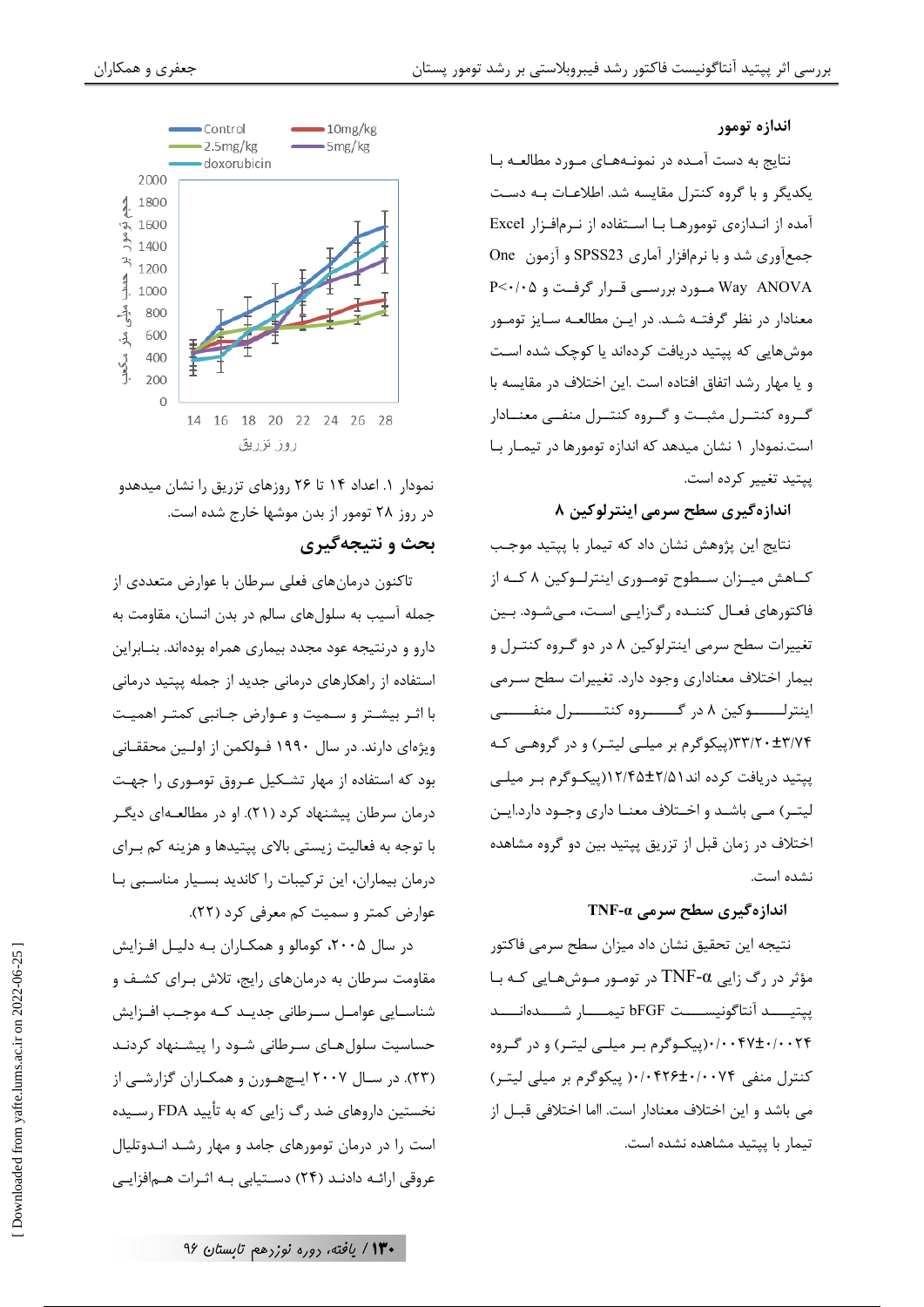جعفري و همكاران

ترکیبی با شیمی درمـانی توسـط اسـتیوپ و همکـاران در سال ۲۰۱۰ نیـز ارائـه شـده اسـت (۲۵). در سـال ۲۰۱۰ اندرسن و همکاران این هـمافزایـی درمـانی ترکیبـی را بـا رادیـوتراپی مطـرح نمودنـد (۲۶). در سـال ۲۰۱۲ لــی و همکاران گزارشی از پپتیدی دادند که مـانع تکثیـر bFGF در سلولهای سرطان پستان شده و احتمـالاً باعـث توقـف چرخه سلولی در فاز G0/G1 گردیده است (۲۷). در سال ۲۰۱۵ ماکارویچ و همکـاران اسـتفاده از روشهـای جدیـد دارو رسـانی و توسـعه روشهـای ترکیبــی و اسـتفاده از مدلهای حیـوانی پـیش بـالینی بـرای درمـانهـای ضـد رگزایی را عنوان کردند (۲۸). با توجـه بـه گسـترش پیتیدها در درمانهای ضد رگ زایی، تلاش ایـن پـژوهش برای شناسایی پیتید آنتاگونیست bFGF مهندسے شده در جهت مهار رگ زایی تومورهای پستان بود.

در این مطالعه اثـر پیتیـدهای طراحـی شـده بـر روی سلول های توموری بررسی شد و کاهش یا مهار رشد تومور مشاهده گردید و این کاهش در گروه کنترل منفی و گروه تیمار شده با پیتیـد و گـروه کنتـرل مثبـت کـه بـا داروی شيمي درماني دوكسوروبيسين تيمار شـده بودنـد اخـتلاف معناداری نشان داد. به نظر می رسد تیمـار بـا پپتیـد روی تومورها اثر داشته است.

بسیاری از مطالعـات صـورت گرفتـه بـر روی بیمـاران مبتلا به سرطان پستان حاکی از کاهش پاسخهای ایمنـی، عملکرد سایتولیتیک و در نتیجـه کـاهش سـایتوکاینهـا، کاهش تکثیر در سلولهای ایمنی و ابتلا به سـرطان را بـه دنبال دارد (۲۹). اینترلوکین ۸ که به عنوان یک کموکاین CXC طبقهبندی می شــود بــه طــور ویــژه در کموتاکســی گلبولهای سفید مخصوصاً نوتروفیل و لنفوسیتهـا نقـش دارند که تحریک کننده و افزایش دهنده آنژیوژنز هسـتند (١١). تحقیقات نشان داده است کـه اینترلوکین ٨ دارای اثرات پیش التهابی فراوانی است و بـه وسـیله سـلولهـای تومور ترشح می شود. بیان بیش از حد اینترلوکین ۸ با

افزایش رشد تومور و همچنین عود سرطان پستان همـراه است. علاوه بر این رابطه مستقیمی بین سطوح اینترلوکین ۸ و آنژیوژنز، رشد و متاستاز تومور وجود دارد (۱۱). نتایج این پژوهش نشان داد که تیمـار بـا پیتیـد موجـب تغییـر میزان سطوح سرمی اینترلوکین ۸ میشود.

فاكتور نكروز تومور آلفا از مهمترين سـايتوكاين اى پیش التهابی است که در رشد، تمـایز، عملکـرد سـلولی و بقای بسیاری از سلولها نقش دارد. TNF-α به وسیله ماكروفاژها، نوتروفيلهـا، فيبروبلاسـتهـا، لنفوسـيتهـا و سلول های تومور ایجـاد مـیشـود (۳۰). چنـدین گـزارش سطوح بالا و ناهنجار پروتئین TNF-α را در خون بیمـاران سرطانی در انواع سرطان گزارش کردهاند (۳۱). این يژوهش ها نشان دادهاند كه سطوح بالاتر TNF-α با درجـه وخامت تومور همبستگی دارد و با عوارض سرطان بیشتر و طول عمر كوتاهتر همراه است. بنابراين اين احتمال وجـود  $\epsilon$ دار د که  $\text{TNF-}\alpha$  در یاتوژنز و پیشرفت سرطان نقش داشته باشد. اکثر پژوهشها TNF-α را به عنوان پل ارتباطی بین التهاب و سرطان معرفی کردهاند (۱۵،۱۴). این فاکتور از یک طرف موجب رشد تومور و از طرفے موجب نکـروز و آپوپتوز میشود. منتووانی و همکاران در سال ۲۰۰۰ بیـان داشتند که وقتی TNF- $\alpha$  به منظـور درمـان و بـه صـورت خارجی در دوز بالا تجویز میشود به عنوان سرکوب کننده تومور و وقتی به وسیله سلولهـای تومـور و ماکروفاژهـای همراه تومور یا سلولهای استروما در سـطوح فیزیولوژیـک ترشـح مـی شـود نقـش ارتقـاء دهنـده تومـور را دارد و در گســترش از طريــق تكثيــر، انتقــال، آنژيــوژنز و تهــاجم و متاستاز سلول های سرطانی نقش دارد (۳۲). نتیجـه ایـن تحقیـــق نشـــان داد ســـطح ســـرمی TNF-α در تومـــور موش هایی که با پیتید آنتاگونیست bFGF تیمار شـدهانـد نسبت به گروه کنترل منفی تغییر داشته است.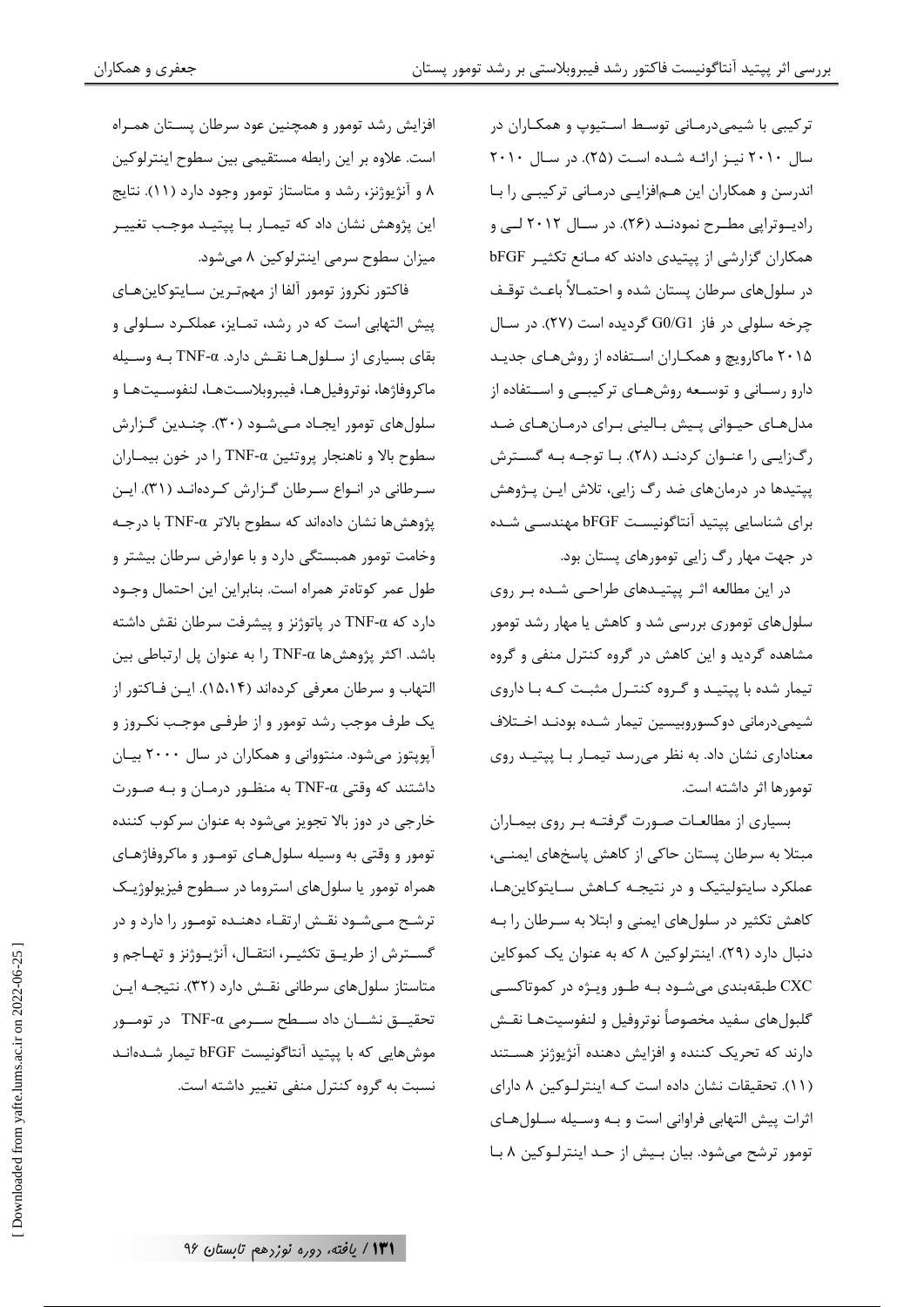#### تشکر و قدردانی

از آزمایشگاه بیوشیمی دانشگاه گیلان و مرکز تحقیقات سلولی مولکولی دانشگاه علوم پزشکی ایران که در انجام این پژوهش ما را یاری رساندند کمال تشکر و قدردانی را داريم.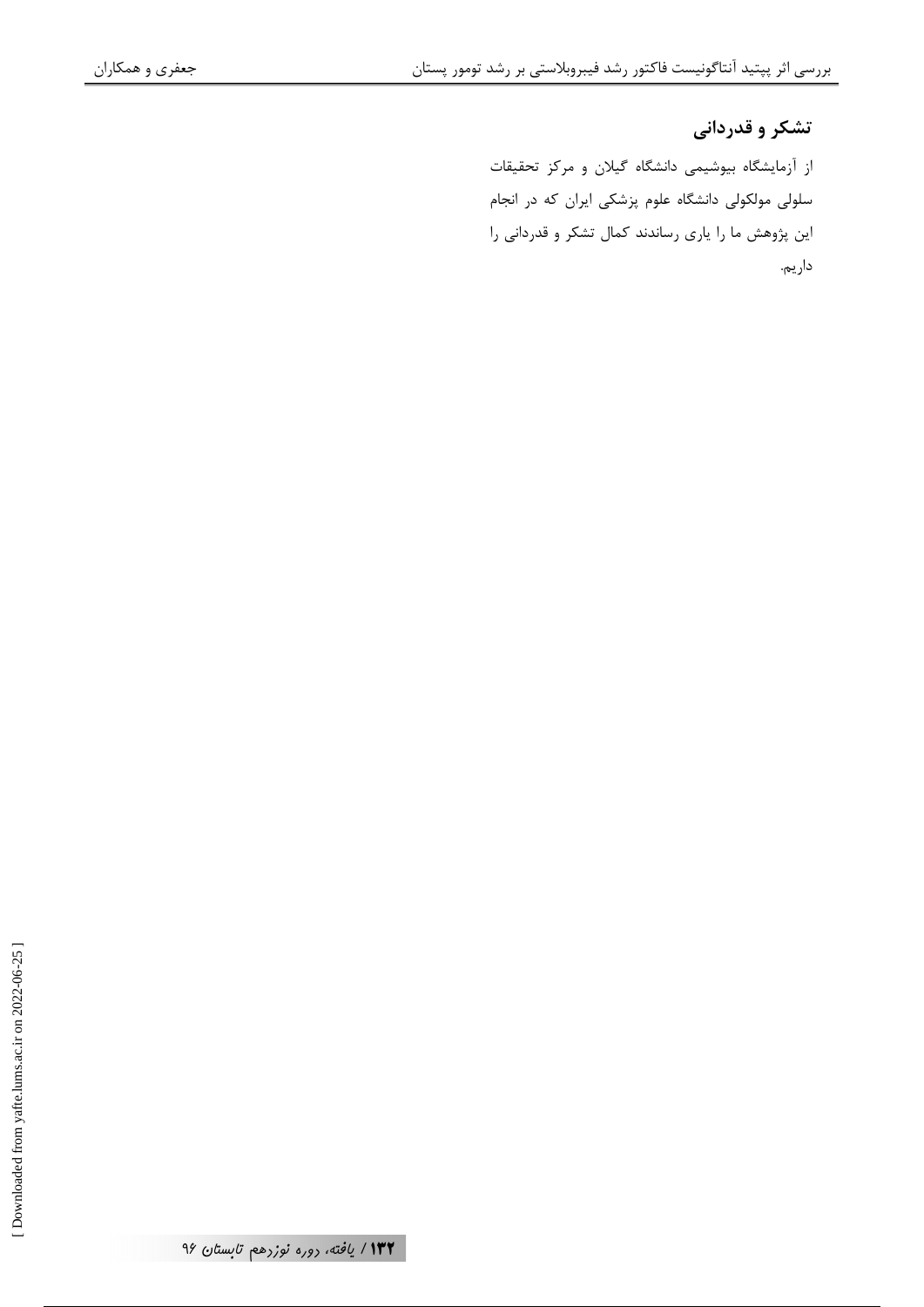#### **References**

- 1. Rebecca siegel, Kimberly miller, ahmadin jemal.cancer statistics,2017.CA Cancer Journal clin . 2017;67;7-30.
- 2. NoriiDaloii MR, Tabarestani S. Molecular Genetics. Diagnosis and treatment of breast cancer, review. J Sabzevar Univ Med Sci. 2010; 17(2): 74-87.
- 3. Jemal A, Siegel R, Ward E, Hao Y, Xu J, Thun MJ. Cancer statistics. CA Cancer J Clin. 2009; 59(4): 225-249.
- 4. Institute NC. Breast Cancer. Cancer Stat Fact Sheet: Cancer of the Breast. 2015.
- 5. Trosko JE. Chang CC. Mechanism of upregulation gap junctional intercellular Communication during chemoprevention and chemotherapy of cancer. Mutat Res. 2001; 480-481.
- 6. Owonikoko TK, Arbiser J, Zelnak A, Shu HK, Shim H, Robin AM, et al. Current approaches to the treatment of metastatic brain tumours. Nat Rev Clin Oncol. 2014; 11(4): 203-222.
- 7. Spitale A, Mazzola P, Soldini D, Mazzucchelli L, Bordoni A. Breast cancer classification according to immunohistochemical markers: clinicopathologic features and short-term survival analysis in a population-based study from the South of Switzerland. Annals Oncol. 2009; 20: 628-635.
- 8. Devita VT. Biologic therapy of cancer. Philadelphia, USA: Lippincott Pub.1995.
- 9. National Cancer Institute. Breast cancer treatment. Bethesda: National Cancer Institute. 2012.
- 10. Bhutia SK, Maiti TK. Targeting tumors with peptides from natural sources. Trends Biotechnol. 2008; 26: 210-217.
- 11. Snoussi K, Mahfoudh W, Bouaouina N, Ahmed SB, Helal AN, Chouchane L. Genetic variation in IL-8 associated with increased risk and poor prognosis of breast carcinoma. Hum Immunol. 2006; 67(2): 13-21.
- 12. Smith JE, Rowan NJ, Salivan R. Medicinal mushrooms: their therapeutic properties and current medical usage with special emphasis on cancer treatments. Cancer Res. 2000; 49(2): 159-170.
- 13. Lanari C, Luthy I, Lamb CA, Fabris V, Pagano E, Helguero LA, et al. Five novel hormone responsive cell lines derived from murine mammary ductal carcinomas: in vivo and in vitro effects of estrogens and progestins. Cancer Res. 2001; 61(1): 293-302.
- 14. Strieter RM, Kunkel SL, Bone RC. Role of tumor necrosis factor-[alpha] in disease states and inflammation. Crit Care Med. 1993; 21: 447-463.
- 15. Yan D, Qin N, Zhang H, Liu T, Yu M, Jiang X, et al. Expression of TNF-α leader sequence renders MCF-7 tumor cells resistant to the cytotoxicity of soluble TNF-α. Breast Cancer Res Treat. 2009; 116(1): 91-102.
- 16. Thundimadathil J. Cancer Treatment Using Peptides: Current Therapies and Future Prospects. J Amino Acids. 2012; 45(2): 34-54.
- 17. Jonkers J, Derksen PW. Modeling metastatic breast cancer in mice. J Mammary Gland Biol Neoplasia. 2007; 12(3): 191-203.
- 18. Pulaski BA, Ostrand -Rosenberg S. Mouse 4T1 breast tumor model. Curr Protoc Immunol. 2001; 20(8): 202-207.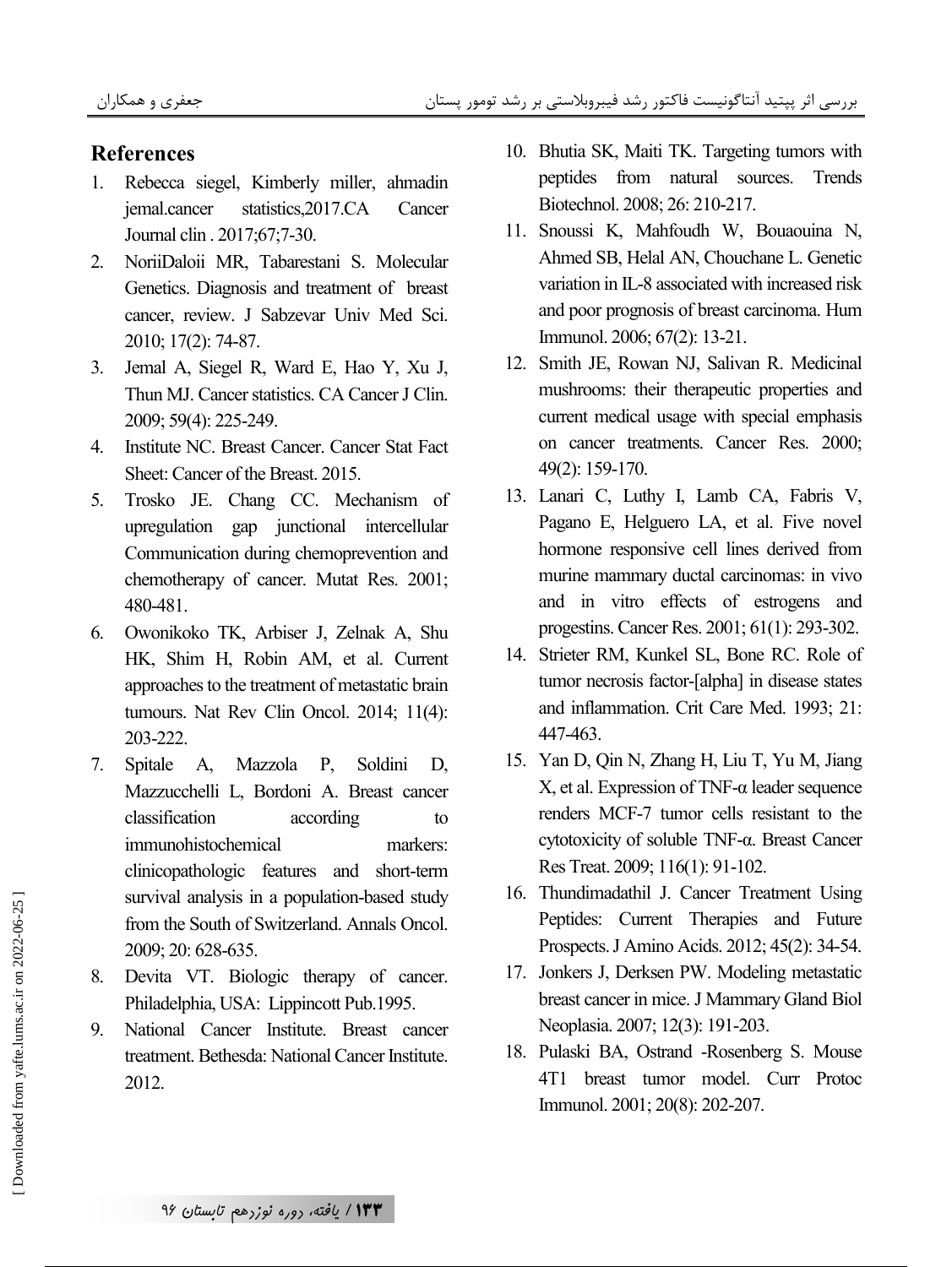- 19. DuPre SA, Redelman D, Hunter KWJ. The mouse mammar carcinoma 4T1 characterization of the cellular landscape of primary tumors and metastatic tumor foci. Int J Exp Pathol. 2007; 88(5): 351-360.
- 20. Baliga MS, Meleth S, Katiyar SK. Growth inhibitory and antimetastatic effect of green tea polyphenols on metastasis -specific mouse mammary carcinoma 4T1 cells invitro and invivo systems. Clin Cancer Res. 2005; 11(5): 1918 -1927.
- 21. Folkman J. What is the evidence that tumors are angiogenesis dependent. J National Cancer Inst. 1990; 82: 4-6.
- 22. Folkman J. Tumor angiogenesis: therapeutic implications. NEJM. 1971; 285: 1182-1186.
- 23. Kummalue T. Molecular Mechanism of Herbs in Human Lung Cancer Cells. J Med Assoc Thailand. 2005; 88: 1725-1734.
- 24. Eichhorn ME, Kleespies A, Angele MK, Jauch KW, Bruns CJ. Angiogenesis in cancer: molecular mechanisms clinical impact. Langenbeck's Arch Surgery. 2007; 392: 371-379.
- 25. Stupp R, Hegi ME, Neyns B, Goldbrunner R, Schlegel U, Clement PM, et al. Phase I/IIa study of cilengitide and temozolomide with concomitant radiotherapy followed by cilengitide and temozolomide maintenance therapy in patients with newly diagnosed glioblastoma. J Clin Oncol. 2010; 28(16): 2712-2718.
- 26. Andersen MH, Junker N, Ellebaek E, Svane IM, Straten PT. Therapeutic cancer vaccines in combination with conventional therapy. J Biomed Biotechnol. 2010; 23(6): 1-10.
- 27. Li Q, Gao S, Yu Y, Wang W, Chen X, Wang R, et al. A novel bFGF antagonist peptide inhibits breast cancer cell growth. Mol Med Rep. 2012; 6(1): 210-214.
- 28. Makarevich P, Rubina K, Diykanov D, Tkachuk V, Parfyonova YV. Therapeutic angiogenesis using growth factors: current state and prospects for development. Kardiologiia. 2015; 55(9): 59-71.
- 29. Ardizzoia A, Lissoni P, Brivio F, Tisi E, Perego M, Grassi M, et al. Tumor necrosis factor in solid tumors: increased blood levels in the metastatic disease. J Biol Regulat Homeostatic Agents. 1992; 6(3): 103-107.
- 30. Anderson GM, Nakada MT, DeWitte M. Tumor necrosis factor-a in the pathogenesis and treatment of cancer. Curr Opin Pharmacol. 2004; 4: 314-320.
- 31. Leek R, Landers R, Fox S, Ng F, Harris A, Lewis C. Association of tumour necrosis factor alpha and its receptors with thymidine phosphorylase expression in invasive breast carcinoma. Br J Cancer. 1998; 77: 2246-2251.
- 32. Mantovani G, Macciò A, Mura L, Massa E, Mudu MC, Mulas C, et al. Serum levels of leptin and proinflammatory cytokines in patients with advanced-stage cancer at different sites. J Mol Med. 2000; 78(10): 554- 561.